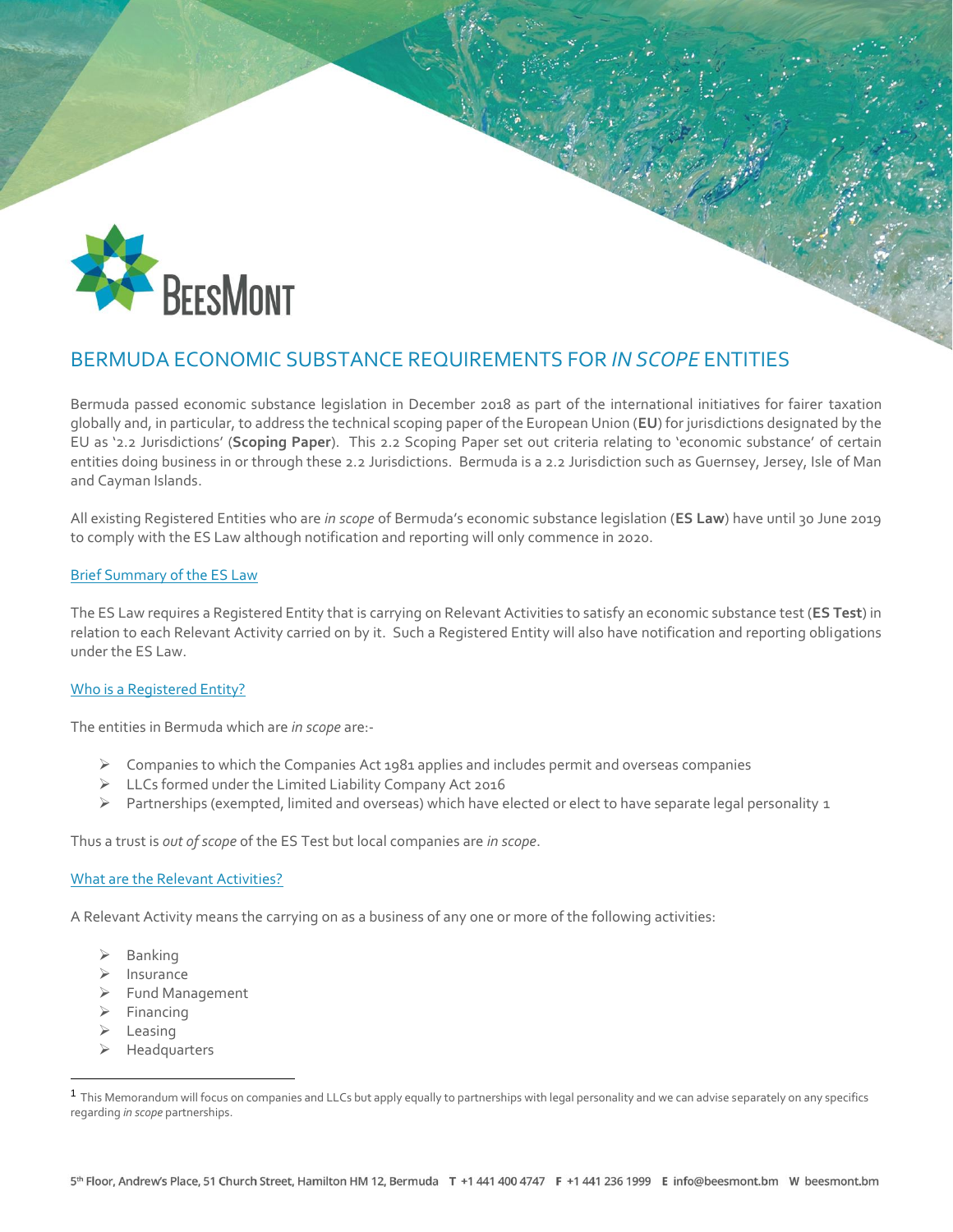

- $\triangleright$  Shipping
- $\triangleright$  Distribution and service centre business
- $\triangleright$  Intellectual Property
- $\triangleright$  Holding entity

If the business carried on by a Registered Entity does not fall within the above Relevant Activities, then it is *out of scope* of the ES Test.

# How will this affect you?

Bermuda companies are Registered Entities and will be *in scope* of the ES Test if they carry on one or more of the Relevant Activities.

The ES Test requires that a Registered Entity carrying on a Relevant Activity must comply with economic substance requirements in respect of each applicable Relevant Activity carried on by it (**ES Requirements**). The ES Requirements are that the *in scope* Registered Entity:

- (a) is managed and directed in Bermuda in an appropriate manner in relation to that Relevant Activity;
- (b) conducts core income generating activities (**CIGA**) in Bermuda in relation to that Relevant Activity; and
- (c) having regard to the level of relevant income derived from the Relevant Activity, has an adequate amount of operating expenditure, an adequate physical presence and an adequate number of full-time employees or other personnel in the Islands.

There is a reduced economic substance test for both 'Local Entities' and 'Pure Equity Holding Entities' as noted below. The CIGA for each type of Relevant Activity are set out in the enclosed CIGA Chart.

#### Minimum Economic Substance

There are minimum ES Requirements that apply to 2 types of Registered Entities as follows:

- $\ge$  a Local Entity (i.e. a local company or local LLC) carrying on Relevant Activities; and<br>  $\ge$  a Pure Equity Holding Entity (i.e. it only holds or manages equity participations
- a Pure Equity Holding Entity (i.e. it only holds or manages equity participations, and earns passive income from dividends, distributions, capital gains and other incidental income)

The minimum or reduced ES Requirements that apply to both a Local Entity and a Pure Equity Holding Entity are to:

- (a) comply with the corporate governance requirements in the Companies Act 1981, LLC Act 2016 and (where applicable) Partnership legislation including keeping records of account, books & papers and financial statements;
- (b) complete the annual ES filing with the Bermuda Registrar of Companies which will come into force in 2020.

In addition, a Pure Equity Holding Entity will also need to have adequate employees for holding and managing equity participations and adequate premises in Bermuda. It is expected that Guidance will be provided on what is '*adequate*' in this context but in the meantime engaging a licensed corporate services provider (such as BeesMont Corporate Services Limited (**BCSL**)), as its registered office service provider should assist with satisfying these reduced substance requirements where the Pure Equity Holding Entity is passively holding equity interests in other entities. BCSL can also arrange the necessary notification and reporting requirements under the ES Law, although these filing requirements do not commence until 2020.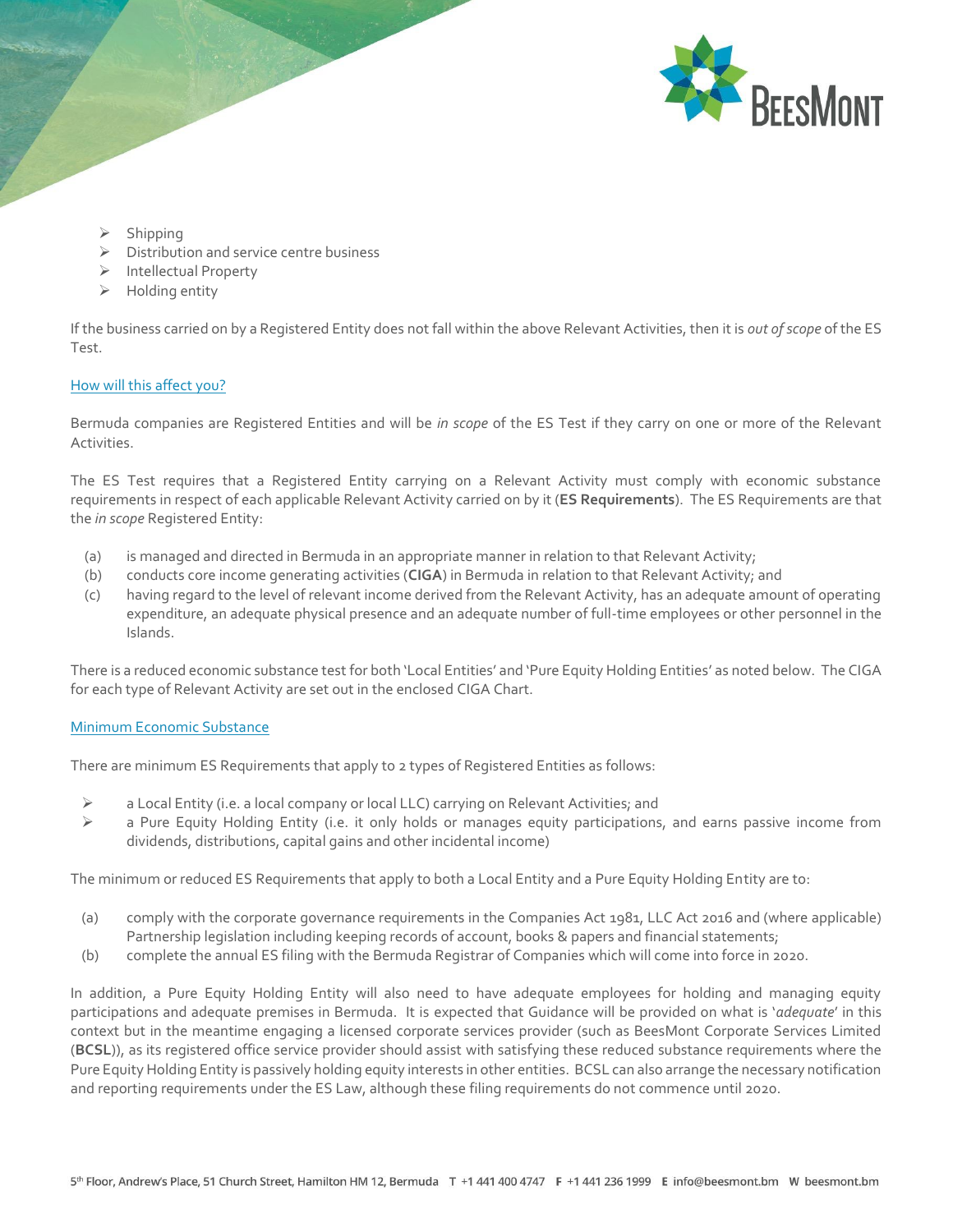

## Relevant Activities

Where a Registered Entity is conducting a Relevant Activity and does not fall within the minimum ES Requirements then it will need to satisfy the standard ES Requirements in respect to that activity. In general, this would be where the entity:

- (a) conducts CIGA in Bermuda in relation to that relevant activity see Appendix for a CIGA Chart for each Relevant Activity and note that some CIGA can be outsourced to an affiliate or service provider in Bermuda;
- (b) is directed and managed in an appropriate manner in Bermuda in relation to that Relevant Activity having directors and the meetings in Bermuda should satisfy this requirement; and
- (c) having regard to the level of relevant income derived from the applicable Relevant Activity, has an adequate amount of operating expenditure, an adequate physical presence and an adequate number of full-time employees or other personnel in the Islands. Guidance on this issue is expected but it is likely that this will be dependent on the particular facts of the relevant entity and its business activity.

#### How will ES Requirements be assessed?

The ES Law does not provide any minimum thresholds of annual expenditure or number of employees which could be used as a guide for complying with the ES Requirements instead it is expected that the issue of 'adequacy' will be assessed based on the particular circumstances of each *in scope* entity. Guidance is expected to be issued by the Government which should facilitate this adequacy assessment.

The concept behind CIGA is that the activities which are of central importance to the applicable entity in terms of generating income should be carried on in Bermuda but what is important depends on the nature of the Relevant Activity (as to which please see the CIGA Chart in the Appendix). Hence if an activity is not considered a CIGA for that business then it can be conducted outside Bermuda as applicable.

Enhanced ES Requirements will apply to entities carrying on intellectual property (**IP**) business which is a High Risk IP activity namely owning an IP asset which has been acquired from an affiliate or been obtained through the funding of overseas research and development and is then licensed to a foreign affiliate or used to generate revenue through activities performed by a foreign affiliate.

#### Reporting Obligation

The Registrar of Companies (**RoC**) will be responsible for monitoring and enforcing the ES Requirements and for this purpose all *in scope* Registered Entities will be required to file on an annual basis an economic substance declaration (**ES Declaration**) confirming that the entity complies with the ES Requirements.

The ES Declaration will require the disclosure of certain key information applicable to an analysis of ES Requirements for that entity with respect to the previous financial year which will include the following:-

- the nature of the Relevant Activity being carried on by the entity
- the CIGA being carried on by that entity in Bermuda
- the nature and extent of the entity's presence in Bermuda including any outsourcing

The ES Law provides that disclosure of economic substance information to the public will not be permitted and that the Public Access to Information Act will not be applicable to information relating to economic substance.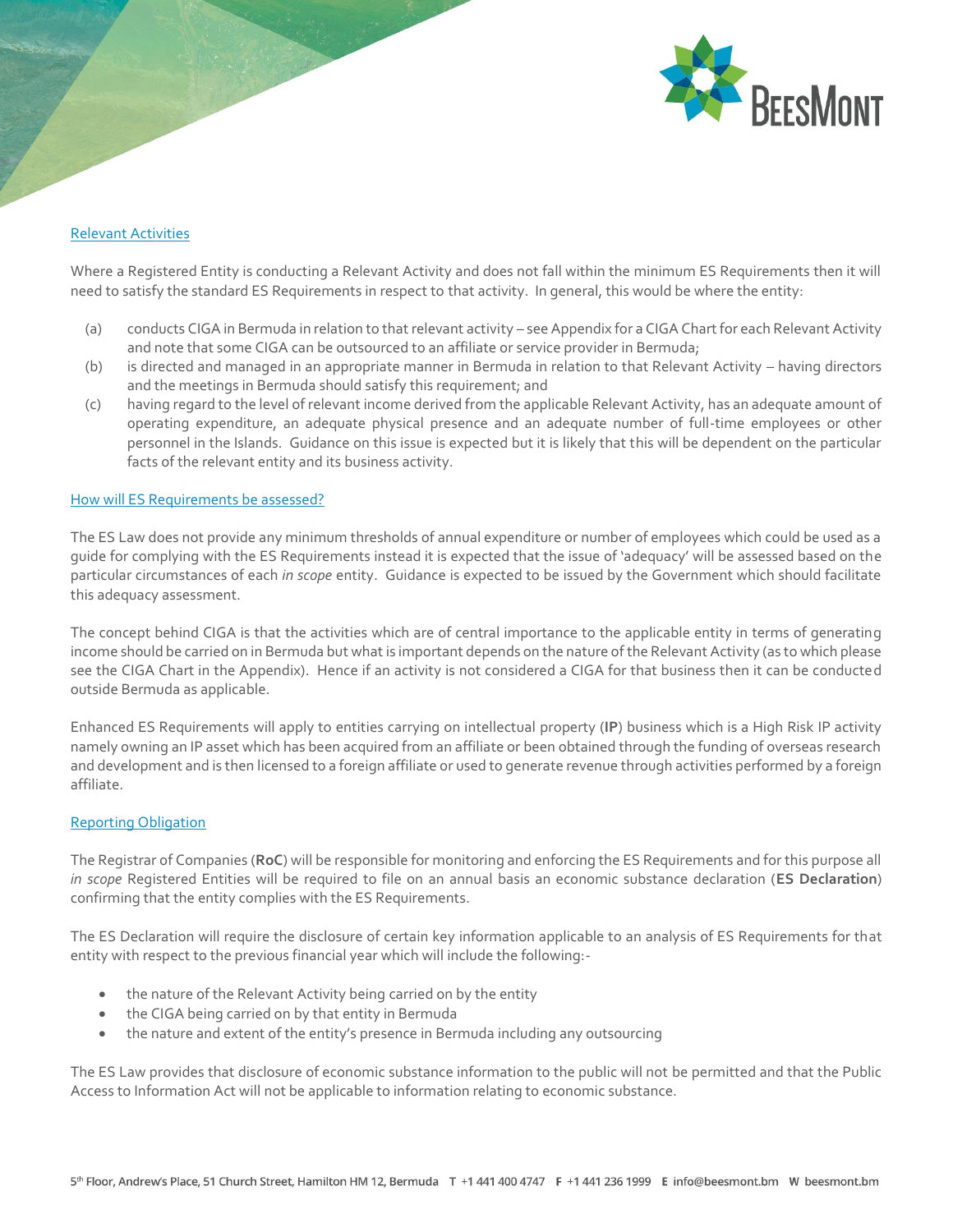

The first reporting of the ES Requirements to the RoC will occur in 2020.

## Compliance and Enforcement

The ES Law provides for civil penalties of up to BD\$250,000 for non-compliance with the applicable ES Requirements. If an entity continues its failure to comply then after civil penalties have been exhausted, the RoC may apply to the Bermuda Court for an order in such terms as it thinks fit which could include prohibiting business activity or striking off the non-compliant entity from the Register of Companies in Bermuda. Additionally, there is an offence for knowingly making a false ES Declaration with penalties up to BD\$10,000 or imprisonment for 2 years or both.

#### **Assistance**

The ES Law may require change to some existing business models and BeesMont is keen to assist clients in understanding their obligations and with implementing any changes that may be needed. Please do not hesitate to contact the BeesMont team members below who are able to assist with your ES Law queries or your usual contact at BeesMont.

Sharon A. Beesley Director, CEO [sabeesley@beesmont.bm](mailto:sabeesley@beesmont.bm) +1 441 474 9001

Stephanie P. Sanderson Partner, Corporate [spsanderson@beesmont.bm](mailto:spsanderson@beesmont.bm) +1 441 474 9006

Kimonea Pitt Corporate Attorney [kpitt@beesmont.bm](mailto:kpitt@beesmont.bm) +1 441 474 9012

Marco Montarsolo Managing Partner [mmontarsolo@beesmont.bm](mailto:mmontarsolo@beesmont.bm) +1 441 474 9002

Kit Cunningham Corporate Attorney [kcunningham@beesmont.bm](mailto:kcunningham@beesmont.bm) +1 441 474 9017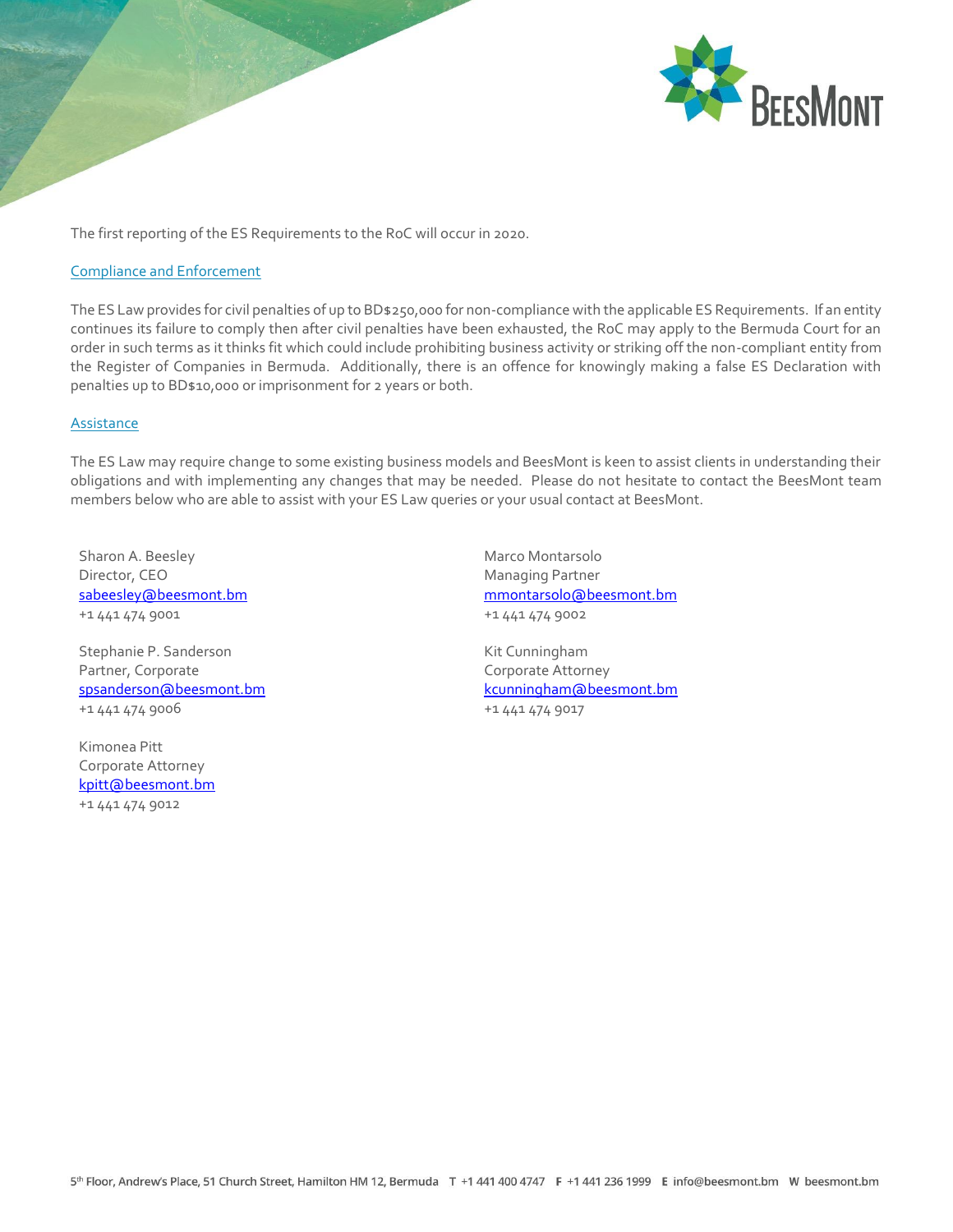

Appendix

# CHART OF CIGA FOR EACH RELEVANT ACTIVITY

**21 May 19**

| <b>Relevant Activity</b>                                                                                                                                                                                                                                              | <b>Core Income Generating Activities</b>                                                                                                                                                                                                                                                                                 |
|-----------------------------------------------------------------------------------------------------------------------------------------------------------------------------------------------------------------------------------------------------------------------|--------------------------------------------------------------------------------------------------------------------------------------------------------------------------------------------------------------------------------------------------------------------------------------------------------------------------|
| <b>BANKING</b><br>(ie engaging in deposit-taking business for<br>which a licence is required in accordance<br>with the Banks and Deposit Companies Act<br>1999)                                                                                                       | raising funds<br>$\bullet$<br>managing risk including credit, currency and interest risk<br>$\bullet$<br>taking hedging positions<br>$\bullet$<br>providing loans, credit or other financial services to customers<br>$\bullet$<br>managing regulatory capital<br>$\bullet$<br>preparing regulatory reports<br>$\bullet$ |
| <b>INSURANCE</b><br>(ie engaging in business for which<br>registration is required in accordance with<br>the Insurance Act 1978)                                                                                                                                      | predicting and calculating risk<br>$\bullet$<br>insuring or reinsuring against risk<br>$\bullet$<br>providing client services<br>$\bullet$<br>preparing regulatory reports                                                                                                                                               |
| <b>FUND MANAGEMENT</b><br>(ie managing investments for funds and in<br>respect of which a licence is required in<br>accordance with the Investment Business<br>Act 2003 or for which a licence would be<br>required if such activity were taking place<br>in Bermuda) | taking decisions on the holding and selling of investments<br>$\bullet$<br>calculating risk and reserves<br>$\bullet$<br>taking decisions on currency or interest fluctuations and hedging<br>$\bullet$<br>positions<br>preparing relevant regulatory or other reports for government<br>authorities and investors       |
| <b>FINANCING</b><br>(ie providing funds, other than by way of<br>subscription for shares or other equity<br>contributions, for the business activities of<br>one or more other entities (whether or not<br>affiliated)                                                | agreeing funding terms<br>$\bullet$<br>setting the terms and duration of any financing<br>$\bullet$<br>monitoring and revising agreements<br>$\bullet$<br>managing risk associated with such agreements<br>$\bullet$                                                                                                     |
| <b>LEASING</b><br>(ie Providing leasing arrangements in<br>respect of which it is the lessor of one or<br>more assets leased to one or more<br>affiliates or third parties                                                                                            | identifying and acquiring assets to be leased<br>$\bullet$<br>setting the terms and duration of any leasing<br>$\bullet$<br>monitoring and revising agreements<br>$\bullet$<br>managing any risk associated with such agreements<br>$\bullet$                                                                            |